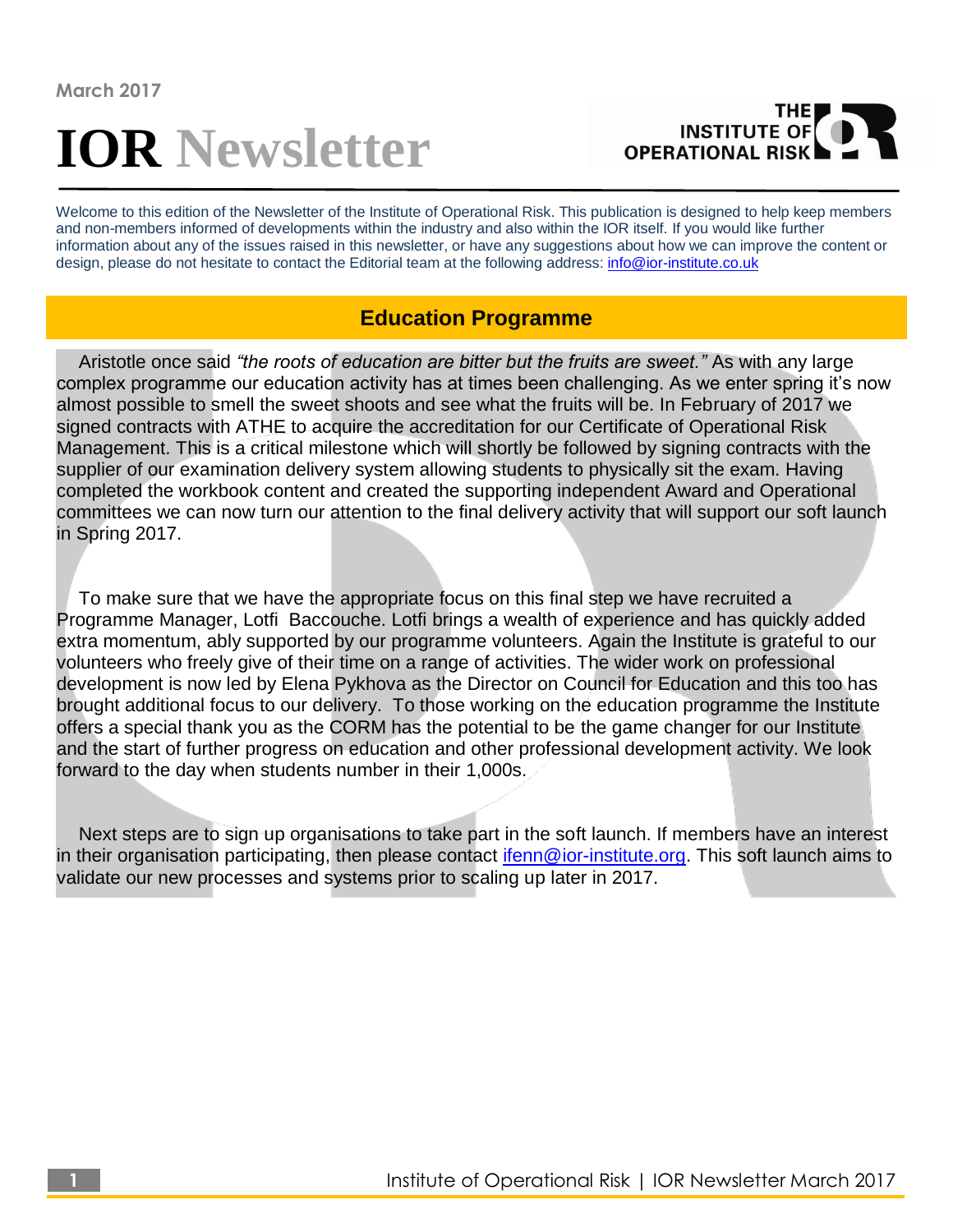## **Membership Benefits**

The Institute constantly looks for ways to improve member benefits and to enhance the value of being an Institute member.

Chapters are working on their events programmes for the rest of the year and these will be communicated to you direct via local chapters and via the IOR website. If you are not yet involved in or attending the events organised by local chapters, we would encourage you to either reach out to local chapter committee members or watch for announcements on our website [www.ior-institute.org.](http://www.ior-institute.org/)

If there isn't a local chapter in your region, have you considered setting one up? You can email [info@ior-institute.org](mailto:info@ior-institute.org) for guidance.

Over the coming months we will launch the following additional benefits:

- A jobs page where members can access roles posted by organisations and selected recruiters or even lodge your own CV.
- An upgraded payments system which we will pilot in the UK prior to a wider roll out. This will make it easier for members to renew subscriptions and has many of the features of a direct debit.
- We know that members and others who attend events often seek confirmation of attendance so that they benefit from CPD points. A solution is being piloted with 2 chapters to identify the best way of delivering benefit for both attendees and the Institute.

We also continue to negotiate with selected media and conference partners on member discounts. Watch the webpage for details.

## **Scenario Analysis: Fault Tree Analysis and validation techniques**

*The author of this article is Michael Grimwade, Executive Director, Operational Risk Management, MUFG Securities EMEA plc. Michael is also a member of the IOR Council. The full article first appeared in Risk Universe and is available in the members area of the website*

Based on the recent past and an uncertain future, undertaking Scenario Analysis has never been more important, however, it remains inherently difficult, due to both our natural biases and the complexity of Operational Risk.

 I believe that effective Scenario Analysis requires firms to adopt a rigorous scientific approach to both undertaking and validating the results of individual scenarios and also their portfolios of scenarios. The diversity of Operational Risk distributions means that firms should adopt a variety of techniques. In this precis of a longer article published in the February edition of The Risk Universe, I set out some innovative techniques for undertaking and validating scenarios.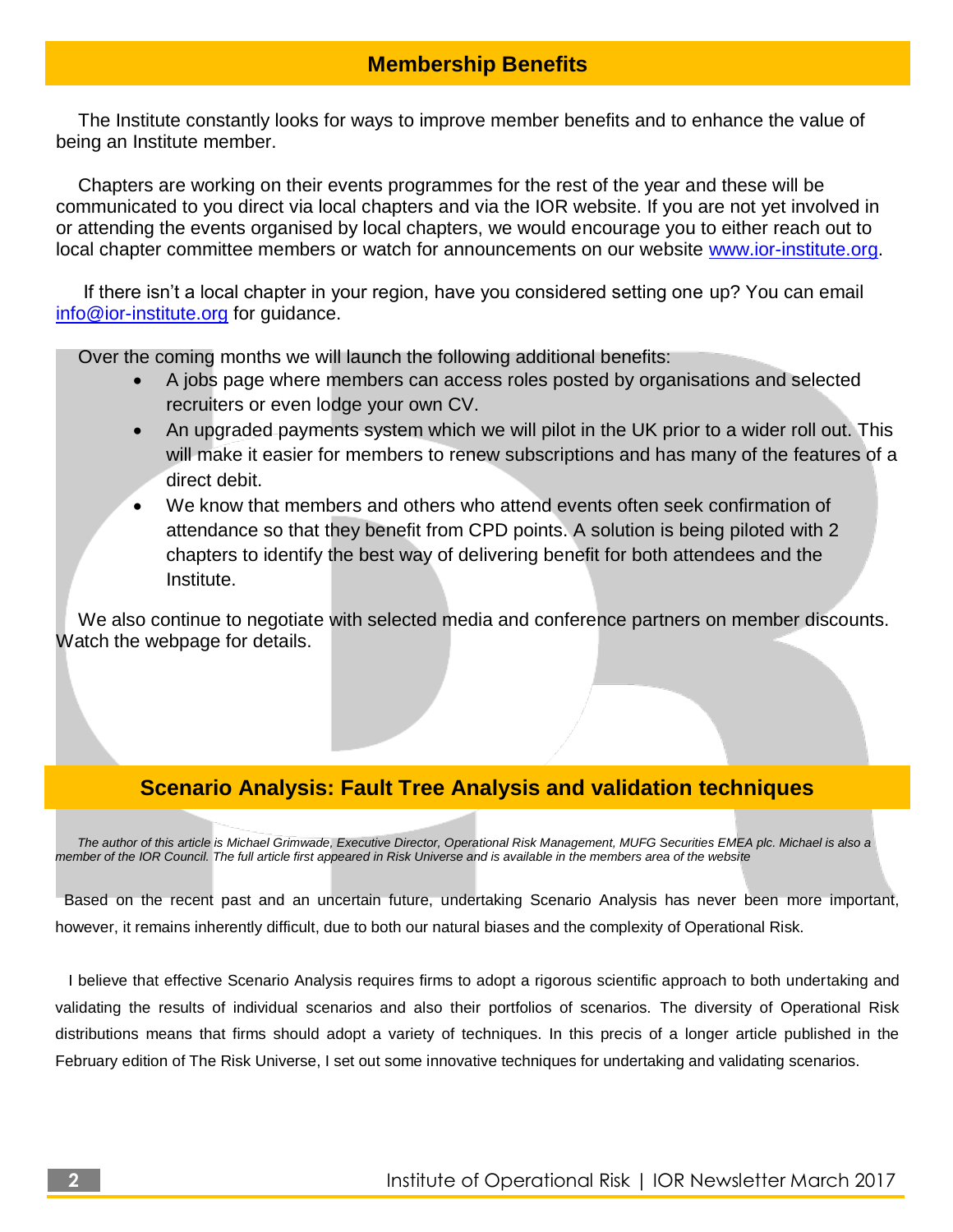#### *A case study on the use of Fault Tree Analysis*

 Fault Tree Analysis is a top-down approach for estimating likelihood by combining a sequence of lower-level events i.e. it involves preparing more granular analysis of how losses can occur and the sequence of controls that need to fail and their reliability. In a simplified version, the analysis of the reliability of the controls can be substituted by observed frequencies of failure. In the example below, for the risk of post-underwriting litigation, as occurred following the collapse of WorldCom, the frequency is driven by:

- 1. The likelihood of issuer default;
- 2. The duration of exposure;
- 3. The likelihood of litigation arising; and
- 4. The likelihood that litigation will be successful.

 As Figure 1 demonstrates, each of these four factors can be either internally or externally measured. Several firms use this technique for this specific risk as it is both demonstrably real but too remote to estimate effectively through Expert Judgement. This technique is naturally dynamic i.e. the results change intuitively with business profile (i.e. the volume of underwrites and the riskiness of the issuers) and the point within the credit cycle.



 Credit Risk techniques can be leveraged to estimate the impacts of this scenario, again using a mixture of own and industry data, as illustrated in the equation below: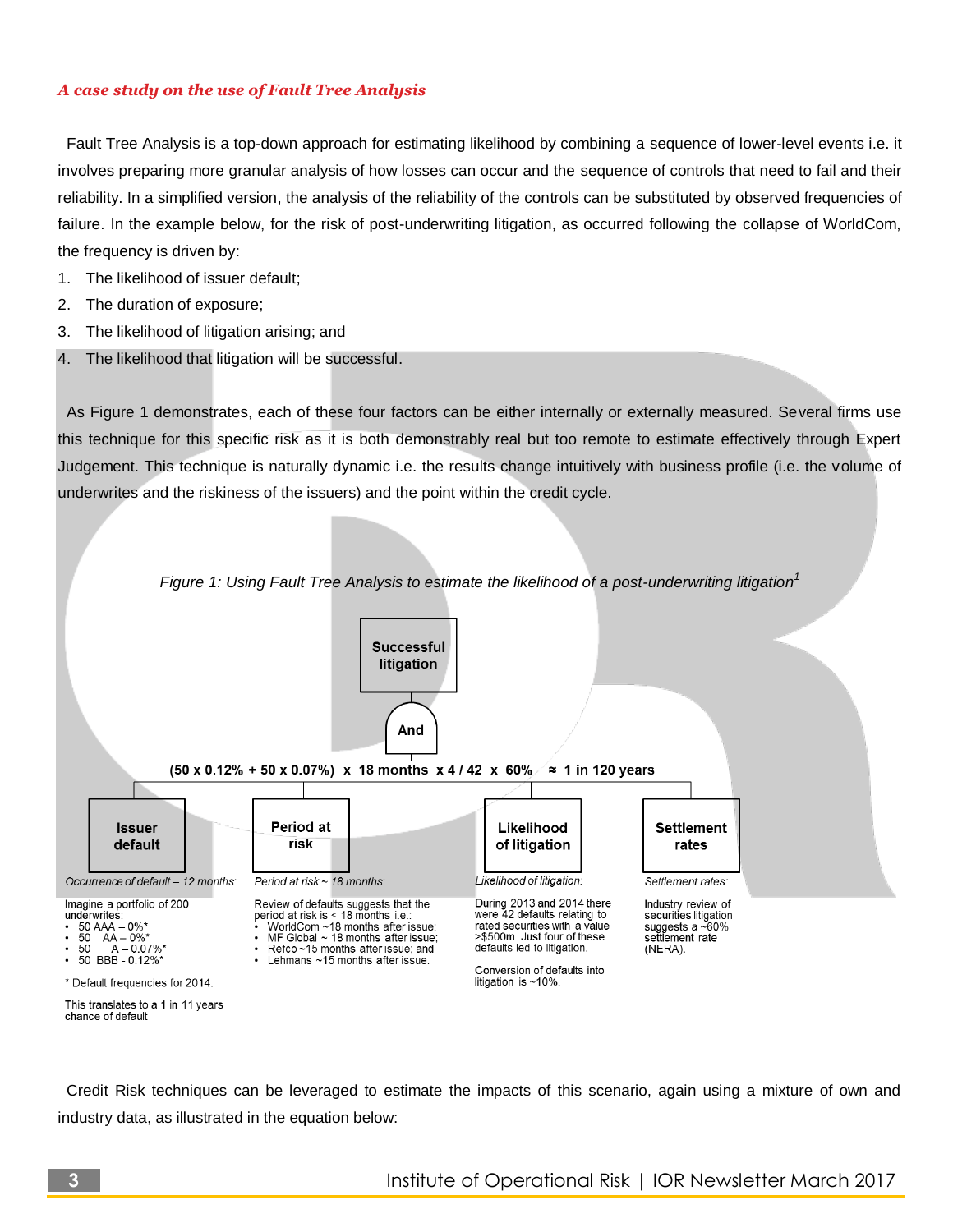

#### *Validation techniques*

 There is no perfect way to validate the outputs of scenarios, hence firms should triangulate between three groups of techniques (see Figure 2).

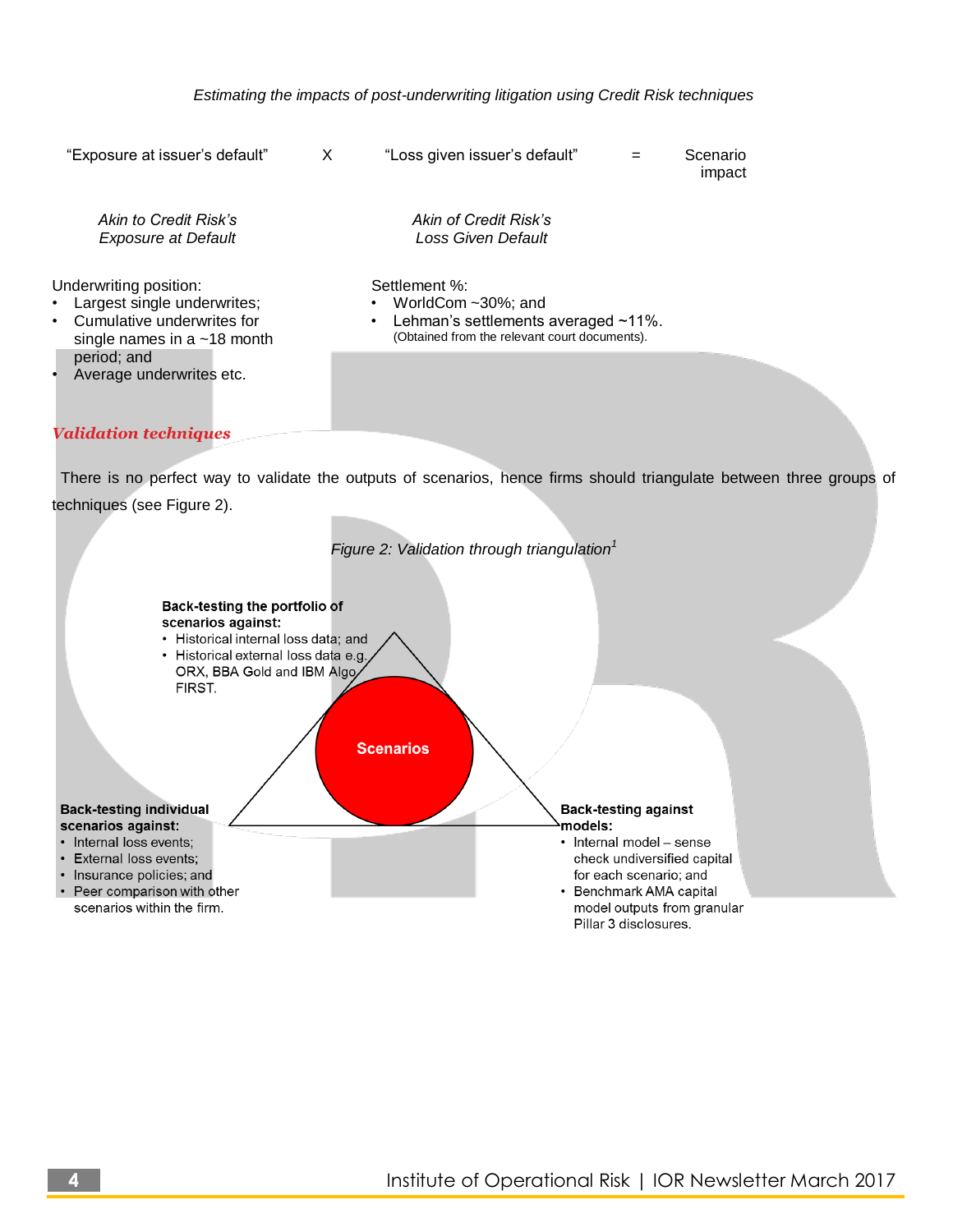Firms can check whether the frequency of large losses implied by their portfolio of scenarios is reasonable through comparison to both benchmark data and their own losses e.g. the 2013 published ORX data indicates that the consortium (then 58 firms) suffered 146 losses > €10million (i.e. 45,090 x 0.3%)<sup>2</sup>. This gives a frequency of 2.3 large losses per firm per year. For larger firms this frequency can be compared to the frequency of the occurrence of large losses implied by their scenarios. The portfolio of scenarios can be similarly back-tested against historical internal losses. Firms can also compare the ratio of losses implied by their scenarios i.e. €1million to €9.9million vs >€10million with both their internal and external loss data (see Figure 3).

 ORX members can also assess the reasonableness of individual scenarios through comparison to the frequency of occurrence of large losses (e.g. >€10million) for the ORX consortium for each unit of measure. The impacts of the scenarios can also be compared to the maximum and median values of large loss events. This enables firms to identify potential outliers for further review and challenge.



*Figure 3: Back-testing a portfolio of scenarios against both historical internal & external losses<sup>1</sup>*

Historical loss data (last 10 years) a Losses implied by the scenarios (next 10 years)

 The outputs of models for individual scenarios can also be checked against key business metrics to determine the reasonableness of either the scenario and / or the model. The metrics that might be considered include the largest payments; the largest underwrites; the largest 'fat-finger' limits etc. Similarly, for insurable risks, scenarios can be compared to the level of cover and the premium, implying the approximate frequency with which the insurer expects to meet a full claim. At a portfolio level, firms can also currently compare the outputs of their Pillar 2 capital models against AMA firms which helpfully report their AMA numbers by business lines.

 Through using these techniques and others, firms can get a sense as to the reasonableness of both individual scenarios and their overall portfolio and reduce their susceptibility to the various biases.

#### *Conclusions*

 If you would like to know more about conducting Scenario Analysis then there is a longer article in the members area of the website, and there is also an IOR Sound Practice Guidance on "*Scenario Analysis, Stress and Reverse Stress Testing*".

*Sources*

- 1. "*Managing Operational Risk: New Insights & Lessons Learnt*", written by Michael Grimwade and published by RiskBooks; and
- 2014 ORX report on Operational Risk loss data.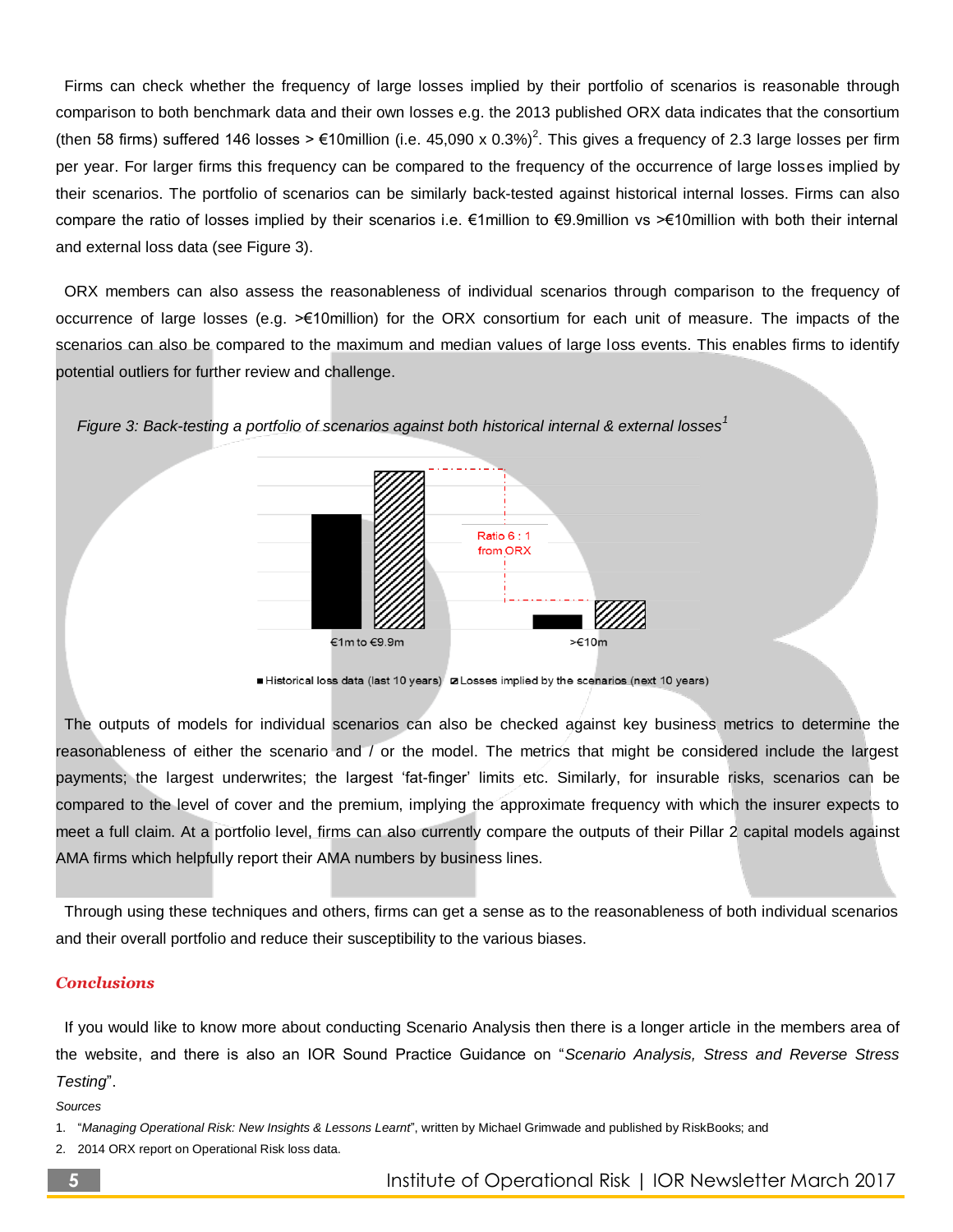# **Council and Chapters**

On the 24th February members of Council and Local Chapter Heads met to discuss our progress towards our strategic objectives and to continue to strengthen relationships and understanding.

Among the topics discussed were:

- local chapter governance;
- the education programme;
- funding the Institute and chapters; and
- the role of chapters in support of our mission statement.

These were valuable conversations which fully inform Council on chapter needs and allow Local Chapter Heads input into our direction and plans. It was clear that there is still much to discuss and a follow up session is planned to be held before the summer break.

The opportunity was also taken to let chapter heads know that Caroline Tinsley, Director for Chapters has decided to step back from Council. As a volunteer led organisation the Institute is both mindful of and grateful for the time choices that those who give hands-on contributions make. Caroline has recently taken up a new role and wishes to focus on that and her family. We wish her well and Council thanks Caroline for many years of service as a member, Local Chapter Head for Scotland and latterly as Director for Chapters. Caroline will of course continue as a member and we know her insight and input will not be completely lost to the IOR. This offers an opportunity to consider the best model to lead the Council/Chapter relationships and an announcement on the way forward will be made as soon as possible.

### *Director of Marketing*

We are delighted to confirm that Manoj Kulwal has agreed to take up the Director for Marketing role. This is a critical position for Council as we move to the launch of our education programme. Working with the team on Council, Manoj will bring a strategic and linked approach to our activity. His expertise in building brands and on social media will significantly aid our growth opportunities and claim the space we need to fill as an aspiring professional body.